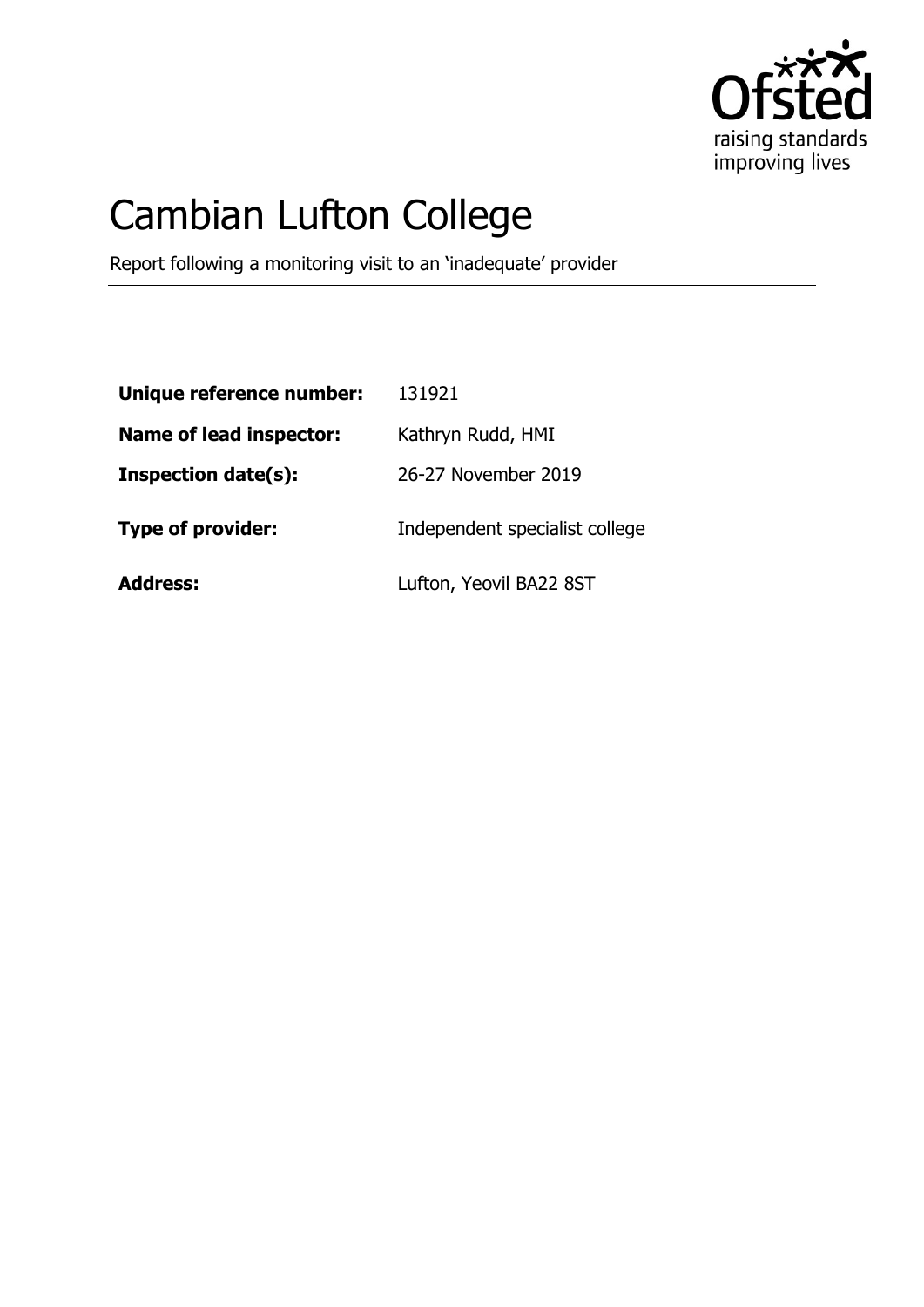

## **Monitoring visit: main findings**

## **Context and focus of visit**

Cambian Lufton College was previously inspected in June 2019 when inspectors judged the overall effectiveness of the provision to be inadequate.

The focus of this monitoring visit was to evaluate the progress that leaders and managers have made in addressing the main areas for improvement identified at the previous inspection.

Cambian Lufton College is an independent specialist provider of further education based in South Somerset. It caters for a range of students with learning difficulties, including autism, social and emotional impairments, and other complex needs and behaviours. The college offers residential and day provision for students between 16 and 25 years of age, including those needing up to 52-week provision. The majority of students are residential and based in homes in, or close to, the college campus. Some students are located in the nearby town.

### **Themes**

#### **How much progress have leaders and managers made in ensuring safeguarding arrangements are effective? Reasonable progress**

Leaders and managers have taken decisive and urgent action to address the weaknesses identified at the previous inspection. They are now working much more effectively with partners, including the local authority. They are using such partnerships to gain specialist advice and enhance their practice. For example, the local authority safeguarding lead trained all Cambian Lufton staff on the criteria for reporting incidents. Leaders and managers are now clear on what to report, how to report and who to.

Students feel safe at the college. Leaders and staff have improved the quality and timeliness of communications with students' parents and carers. Parents are reassured by this change and the college's more proactive response to any issues they have.

Leaders and managers have improved the quality of their safeguarding policies, procedures and practices. They now identify and track all safeguarding-related issues closely, taking appropriate action where required. Comprehensive safer recruitment practices now ensure that all staff have rigorous background checks to ensure that they are safe to work with their students. All staff have had up-to-date and relevant safeguarding training. Leaders regularly review the quality of this training to ensure that it meets the needs of their workforce and students. New safeguarding support arrangements now meet their students' requirements better. For example, specialist communication resources help students express their concerns or wishes more easily. Leaders and managers have also commissioned an independent advocate to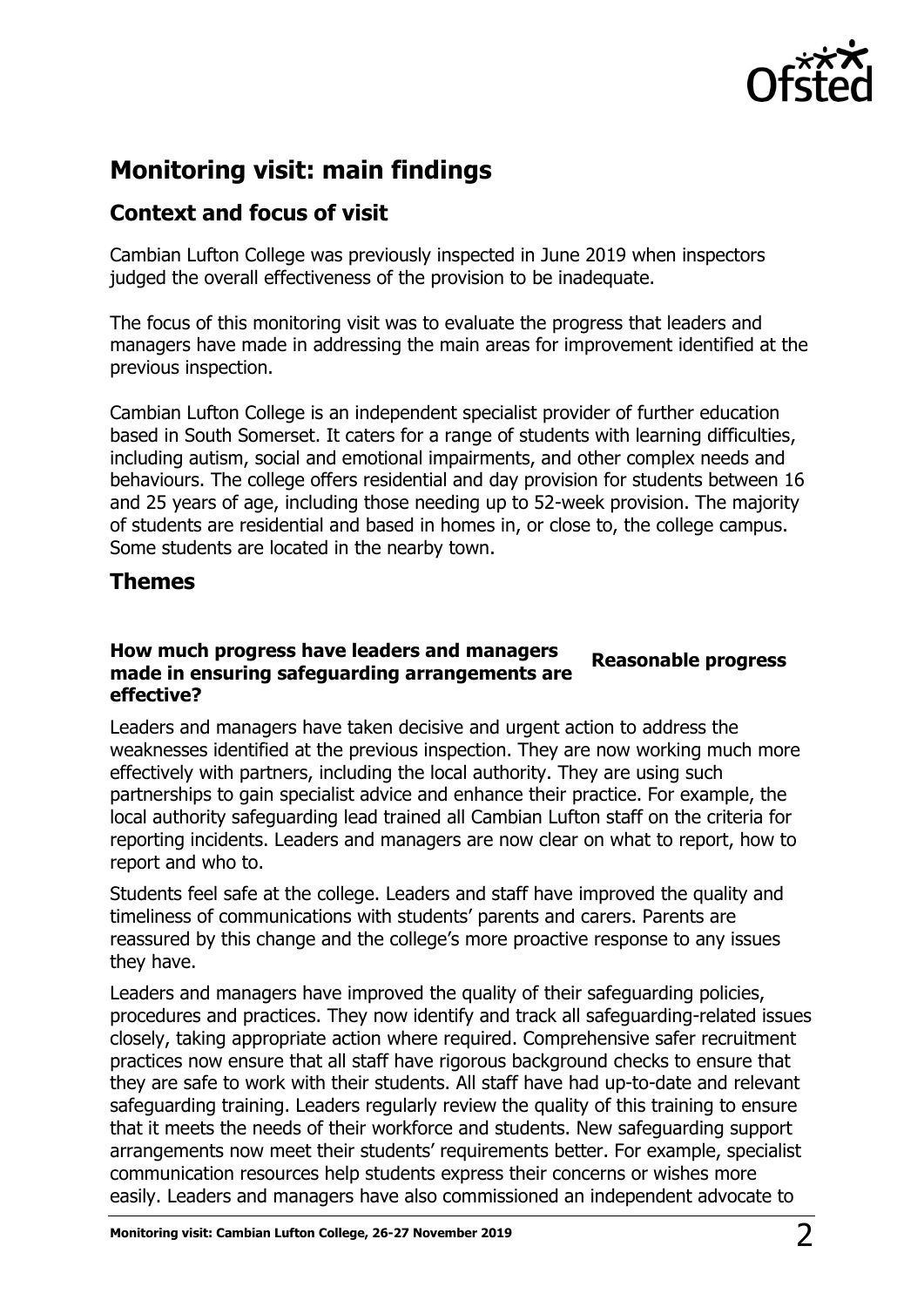

enable young people to share their views and resolve issues directly. This is helping empower students to be more involved in the decisions that affect their lives.

Leaders and managers have strengthened the arrangements for reviewing their practice. They now have regular meetings, which include governors and external partners, during which they review and learn from safeguarding issues. They share best practice between staff teams and monitor improvements more closely. Governors and external partners ensure that the college's leaders are meeting improvement targets. Governors provide leaders with expert advice and appropriate challenge. As a result of these collective actions, the number of recorded student issues has reduced.

Leaders and managers correctly recognise that they now need to build on these improvements and ensure a consistent approach to all safeguarding arrangements. Further improvements to record-keeping across the organisation are still required.

#### **How much progress have leaders and managers made in ensuring tutors have the necessary skills and expertise to ensure that students benefit from high-quality learning programmes? Reasonable progress**

The recruitment of new subject and specialist staff is now enhancing students' learning and support. For example, the focus on students' health and well-being has improved, following the appointment of a new physical education teacher. A recently established gym and the additional sports-based activities that have been introduced are encouraging students to maintain their physical health and participate in social activities more than in the past.

Staff who are new to the college benefit from a thorough induction and feel well supported in their roles. Staff quickly gain in confidence and feel confident about applying their professional skills. The opportunity to shadow more experienced teachers helps them to develop these skills further and gain a better understanding of their students' needs.

Governors and leaders have appointed a training coordinator and invested in a comprehensive cross-college training programme to fill gaps in staff knowledge and develop their specialist skills. Leaders and managers are now developing a clear overview of staff training requirements and the number of staff who have completed training and development courses successfully.

Staff are highly committed to improving the quality of the curriculum and they value the training and professional input they are beginning to receive. However, as the training programme has only been introduced recently, the full impact of that programme has yet to be seen.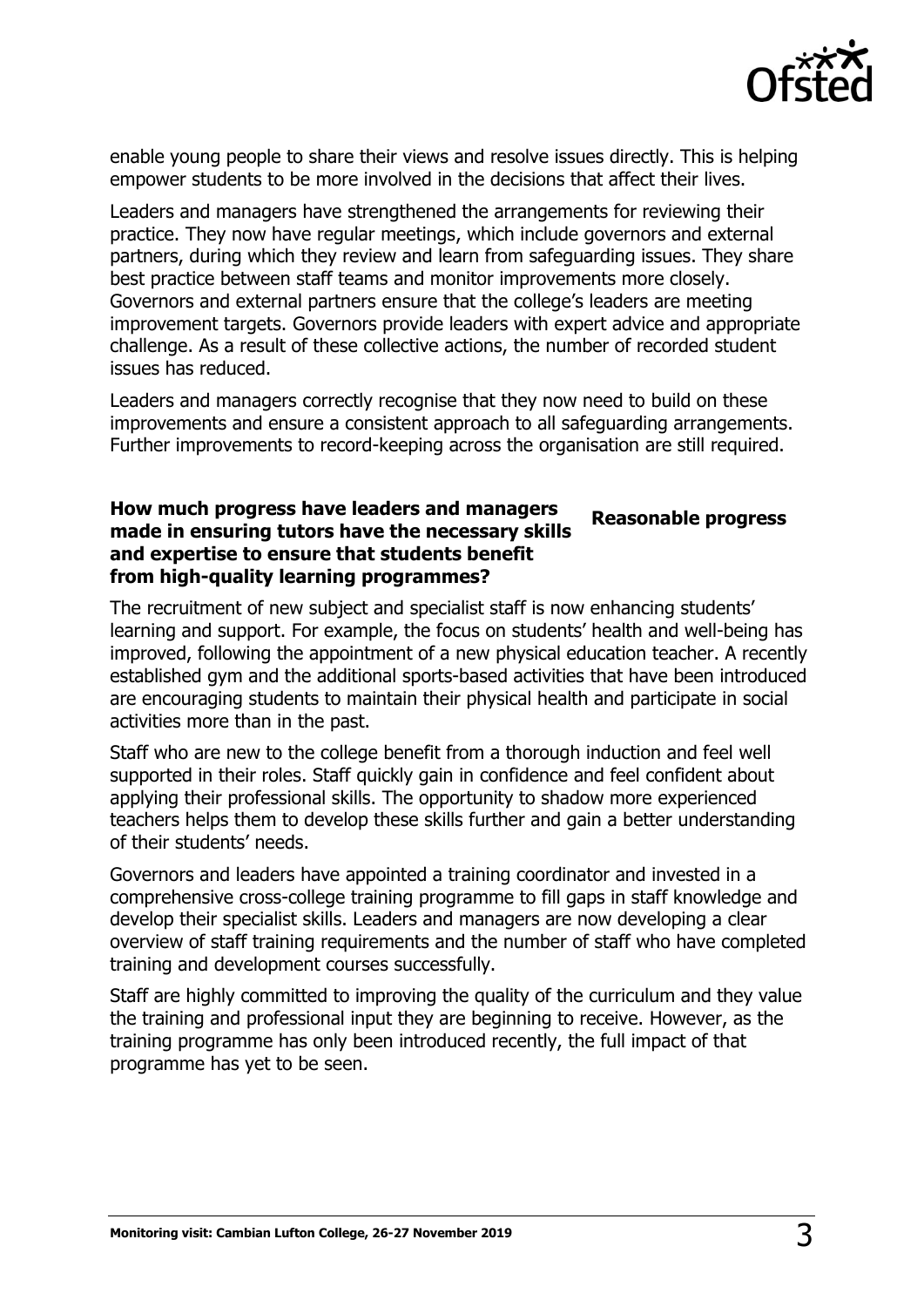

#### **How much progress leaders and managers have made in ensuring the curriculum meets the needs and interests of students? Reasonable progress**

The focus, structure and breadth of the curriculum are improving. Students can now work towards qualifications or learning programmes at an appropriate level, which better meets their long-term future aspirations or needs. Leaders have developed a selection of modules which can be tailored to the needs of students on study programmes. New vocational pathways provide opportunities for students to develop a range of work-related skills through practical activities.

New links with employers, and the employment of a new manager, now support an expanding programme of useful and safe work placements for students. Leaders recognise that their employer links are still developing and that currently not all placements are sufficiently challenging. By contrast, outdoor volunteering activities are enabling students to engage effectively with the wider community and help them decide on work options.

Some activities planned are not sufficiently challenging and purposeful. They only cover the criteria of the qualification rather than fully developing students' skills, knowledge and behaviours in line with their abilities and the curriculum aims. Resources such as interactive smartboards are not always used effectively, for example to provide age-appropriate learning tasks and activities. This means students' digital skills and knowledge are not being developed sufficiently well. Too many students at the college are not achieving their goal of developing relationships with their peers, because they are engaging primarily with adults.

#### **How much progress have leaders and managers made in ensuring students have access to specialist impartial careers advice? Reasonable progress**

Students now have access to improved independent advice and guidance. After the previous inspection, leaders were quick to appoint an external advocate who helps students achieve their longer-term aims and wishes. They commissioned an expert careers advisory service to support students' career aims. Student tutorials now focus on establishing how well students are developing skills to meet the goals in their education health and care plan.

Leaders and managers have established a useful transition event for students and their families. Students met a range of housing providers and explored options for their lives after college. Students do not currently have transition plans in place, although leaders have plans to introduce them.